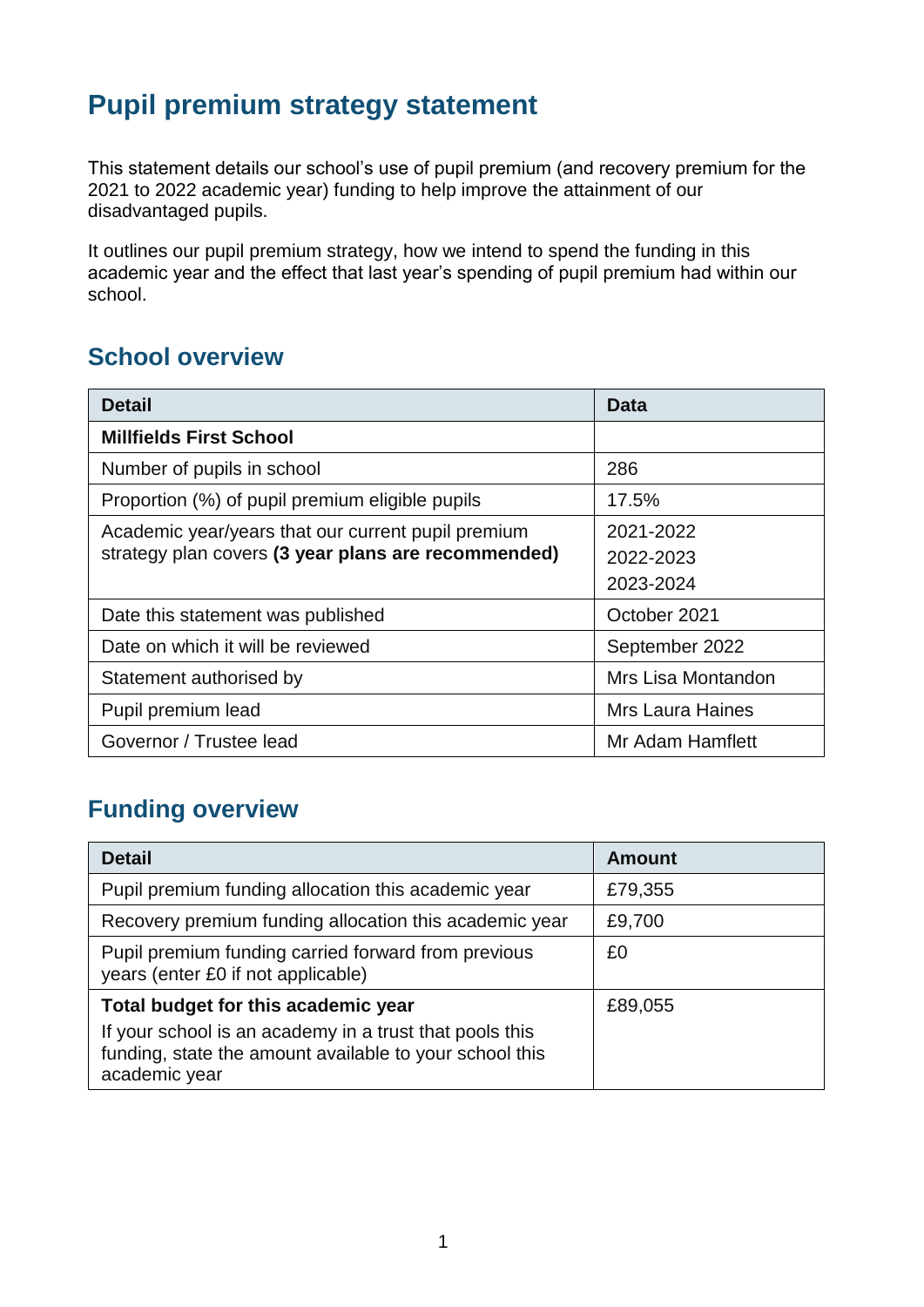# **Part A: Pupil premium strategy plan**

## **Statement of intent**

Pupil Premium is additional funding provided to schools by the National Government. It is awarded to the school to help us 'narrow the gap' in performance that exists nationally between vulnerable pupils and their peers. At Millfields First School our objectives are:

- To narrow the attainment gap between disadvantaged and nondisadvantaged pupils.
- For disadvantaged pupils in school to make or exceed nationally expected progress rates.
- To support our children's health and wellbeing to enable them to access learning at an appropriate level.
- To improve the attendance of our disadvantaged pupils

When planning the provision required to meet the above objectives, research conducted by EEF should be used to support decisions around the usefulness of different strategies and their value for money.

At Millfields we aim to achieve our objectives by offering the following provision:

- Ensuring all children are accessing teaching which is of a high quality.
- Each class to have equivalent of a full time Teaching Assistant. Class based Teaching Assistants are able to support accelerate progress by offering in lesson targeted support and individualised instruction for identified individuals.
- Small group daily 'catch up/post teach' interventions where marking of the children's work shows that gaps remain led by the Teacher or Class based Teaching Assistant.
- 1:1 daily reading opportunities
- Access to high quality 1:1 coaching programmes
- Extension of the school day for children accessing the Early Literacy Support Programme.
- High quality Speech and Language intervention offered by Elklan trained teaching assistant.
- Service level agreement with Attendance intervention co-ordinator who will support with the attendance of persistent absentees, many of whom are PP.
- Member of Senior Leadership Team to attend training to become a Trauma Informed School Practitioner
- Member of Senior Leadership Team to attend training to become a Senior Mental Health Lead.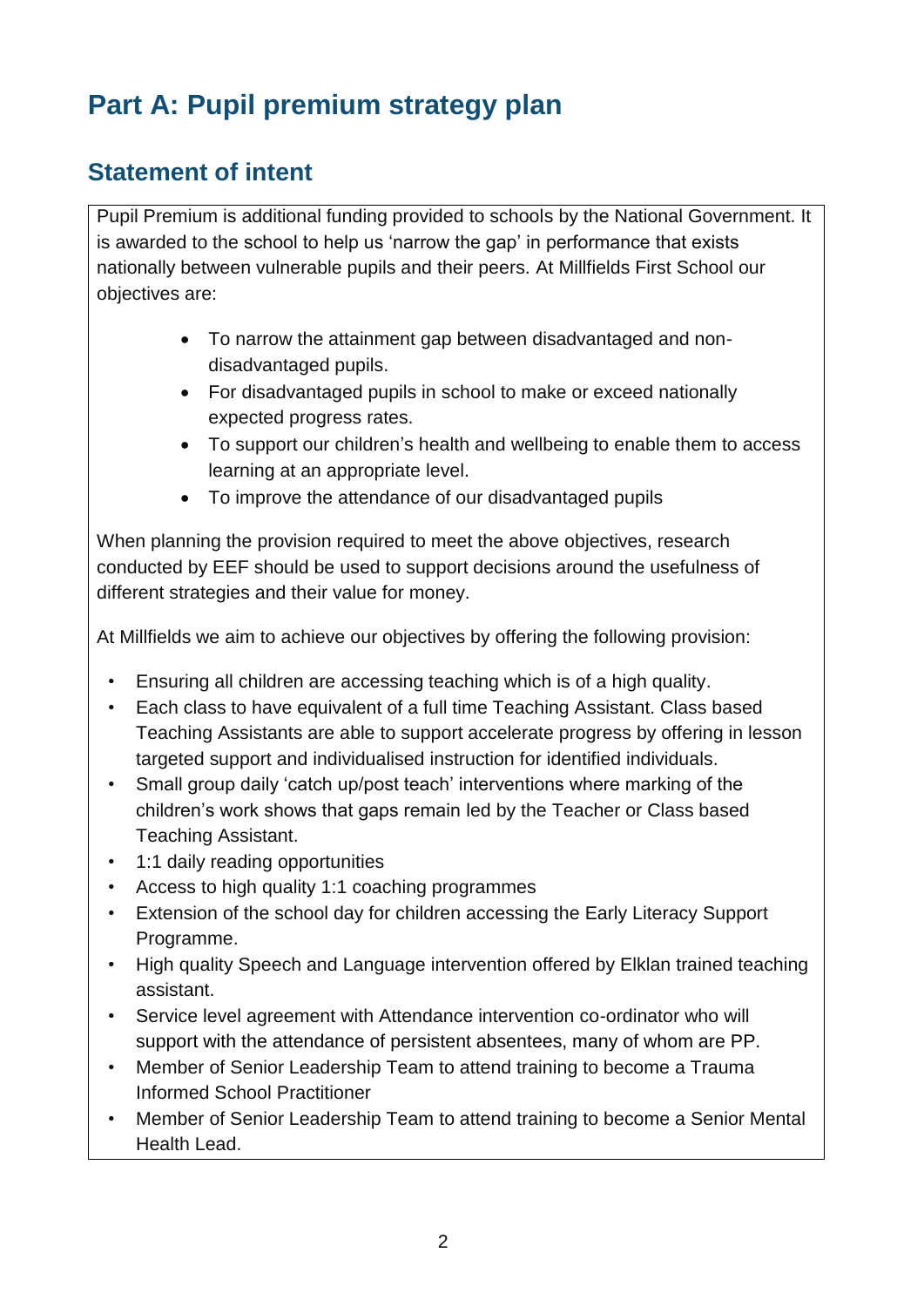• Support payment for activities, educational visits and residentials. Ensuring children have first-hand experiences to use in their learning in the classroom.

Challenges: When making decisions about using Pupil Premium funding it is important to consider the context of the school and the subsequent challenges faced. At Millfields we have identified the following barriers:

| <b>Challenge</b><br>number | <b>Detail of challenge</b>                                                                       |
|----------------------------|--------------------------------------------------------------------------------------------------|
|                            | Attainment gap between disadvantaged children and all in Reading and<br>writing all year groups. |
| 2                          | Attainment gap between disadvantaged children and all in Maths in all<br>year groups.            |
| 3                          | High number of disadvantaged children requiring Speech and Language<br>interventions.            |
| 4                          | Concerns over emotional well-being for some disadvantaged children.                              |
| 5                          | Attendance and punctuality issues.                                                               |

#### **Intended outcomes**

This explains the outcomes we are aiming for **by the end of our current strategy plan**, and how we will measure whether they have been achieved.

| Intended outcome                                                                       | <b>Success criteria</b>                                                        |
|----------------------------------------------------------------------------------------|--------------------------------------------------------------------------------|
| The attainment of disadvantaged children<br>to be broadly in line with all in Reading. | Baseline data used to identify children<br>requiring additional support.       |
|                                                                                        | Children to be reading the correct levelled<br>book.                           |
|                                                                                        | Children to be heard read by an adult daily.                                   |
|                                                                                        | Children to make at least expected progress<br>from their starting point.      |
|                                                                                        | Children to reach age expectations or<br>above.                                |
| The attainment of disadvantaged children to<br>be broadly in line with all in Writing. | Baseline data to be used to identify children<br>requiring additional support. |
|                                                                                        | Tracker to be updated to identify gaps in<br>learning.                         |
|                                                                                        | Interventions used to close the gap.                                           |
|                                                                                        | Children to make at least expected progress<br>from their starting point.      |
|                                                                                        | Children to reach age expectations or<br>above.                                |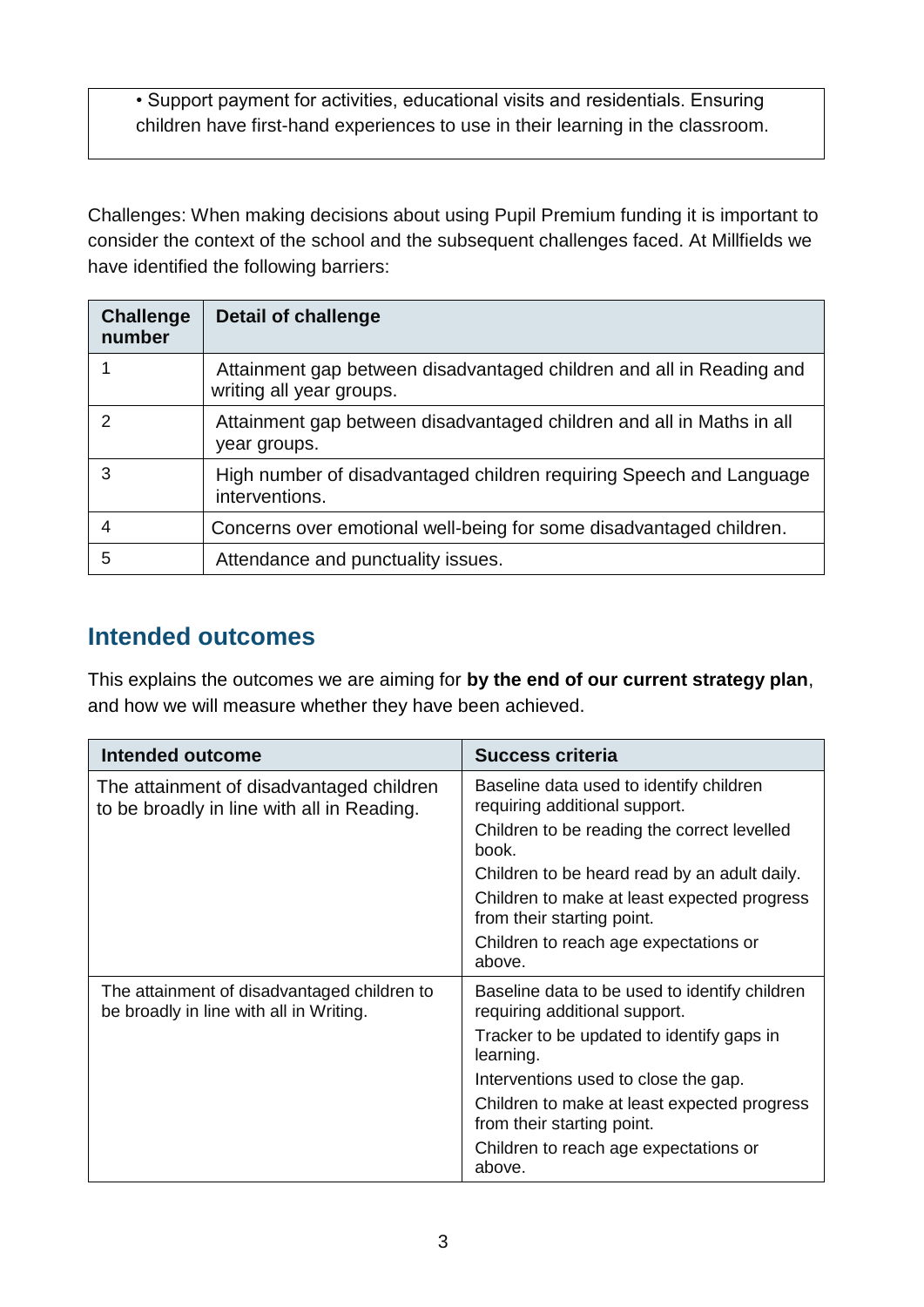| The attainment of disadvantaged children to<br>be broadly in line with all Maths.                                                                      | Baseline data to be used to identify children<br>requiring additional support.                                                                                                                                            |
|--------------------------------------------------------------------------------------------------------------------------------------------------------|---------------------------------------------------------------------------------------------------------------------------------------------------------------------------------------------------------------------------|
|                                                                                                                                                        | PUMA information to be entered Rising<br>Stars Mark Analysis.                                                                                                                                                             |
|                                                                                                                                                        | Interventions planned to close the gaps.                                                                                                                                                                                  |
|                                                                                                                                                        | Children to make at least expected progress<br>from their starting point.                                                                                                                                                 |
|                                                                                                                                                        | Children to reach age expectations or<br>above.                                                                                                                                                                           |
| Children to be achieving their individual SALT<br>targets.                                                                                             | WELLCOMM and EYFS induction for early<br>identification.                                                                                                                                                                  |
|                                                                                                                                                        | Timely interventions using recommended<br>programmes: Language for thinking,<br>Learning Language Concepts and ELKLAN<br>resources.                                                                                       |
|                                                                                                                                                        | Referral to Therapist when necessary.<br>Liaison between Therapist, SENDCO and<br>class teacher                                                                                                                           |
| Appropriate and timely support improves the                                                                                                            | Appoint a Senior Mental Health Lead.                                                                                                                                                                                      |
| emotional well-being of identified pupils<br>resulting in increased engagement and<br>motivation including those displaying signs of<br>dysregulation. | Raise the knowledge of identified staff<br>through high quality CPD to include Trauma<br>informed school practitioner, Mental Health<br>First Aid and Promoting Positive self-esteem<br>and mental health in Early Years. |
|                                                                                                                                                        | In house staff CPD sessions.                                                                                                                                                                                              |
|                                                                                                                                                        | Use pupil voice strategies to identify areas<br>of need in school.                                                                                                                                                        |
|                                                                                                                                                        | Timely interventions and support offered<br>and reviewed.                                                                                                                                                                 |
|                                                                                                                                                        | Access to our sensory room and reflection<br>room as appropriate for need                                                                                                                                                 |
|                                                                                                                                                        | Referrals to other agencies where<br>necessary.                                                                                                                                                                           |
| The attendance of disadvantaged children to<br>be at least 96%.                                                                                        | Attendance to be checked daily with parents<br>phoned if no reason given for absence.                                                                                                                                     |
|                                                                                                                                                        | SLT to attend the course: Addressing Pupil<br>Abscence                                                                                                                                                                    |
|                                                                                                                                                        | Attendance monitoring and letters sent out<br>in line with policy.                                                                                                                                                        |
|                                                                                                                                                        | Attendance Intervention Co-ordinator<br>support to be accessed in a timely manner.                                                                                                                                        |
|                                                                                                                                                        | High levels of praise for children with<br>expected attendance.                                                                                                                                                           |
|                                                                                                                                                        | Attendance of disadvantaged children rises<br>to at least 96%.                                                                                                                                                            |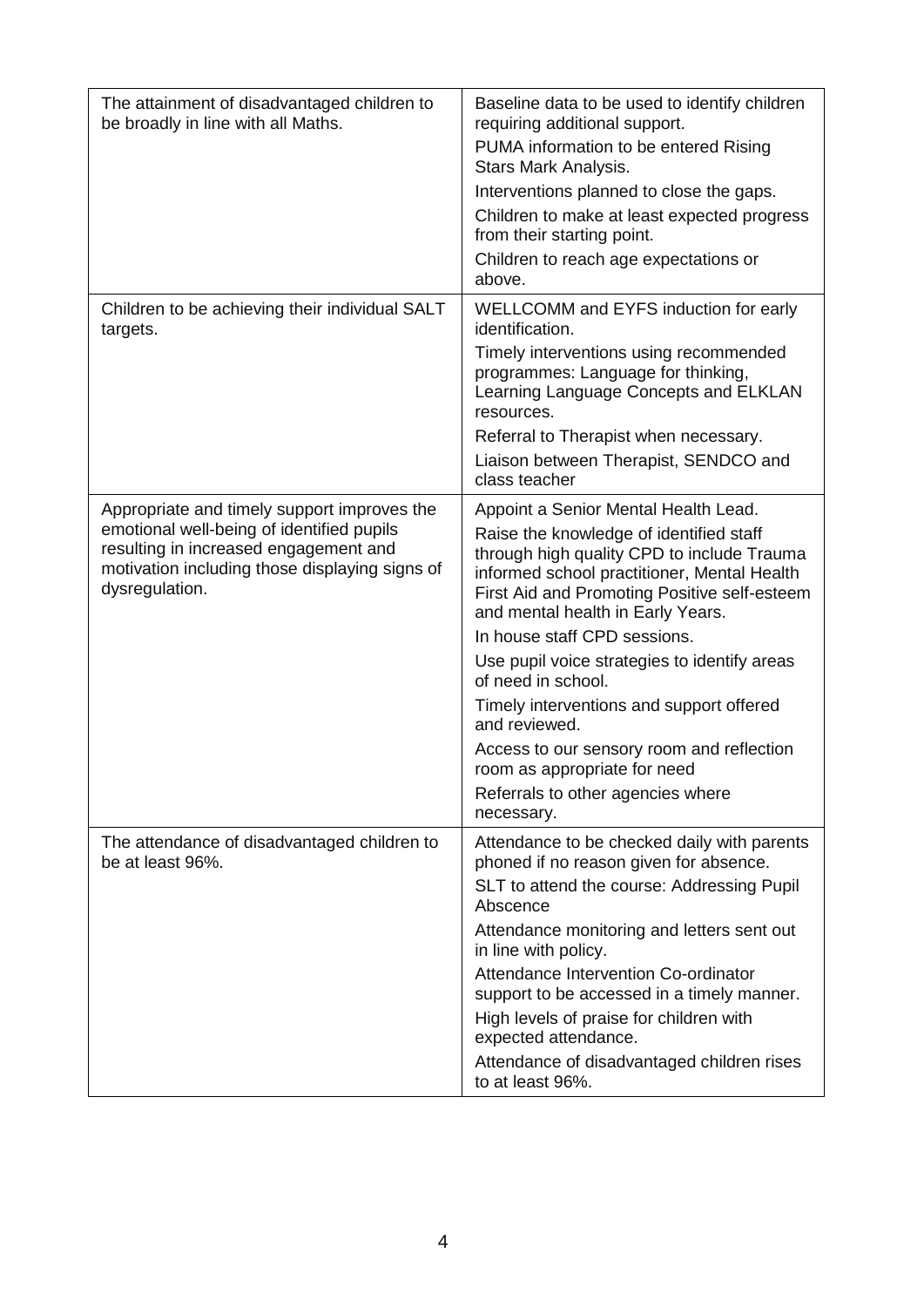## **Activity in this academic year**

This details how we intend to spend our pupil premium (and recovery premium funding) **this academic year** to address the challenges listed above.

#### **Teaching (for example, CPD, recruitment and retention)**

| <b>Activity</b>                                                                                                                                                              | Evidence that supports this approach                                                                                                                                                                                                                                                                                                                                                                                                                                                                                                                                                                                                                                                                                                                                    | <b>Challenge</b><br>number(s)<br>addressed |
|------------------------------------------------------------------------------------------------------------------------------------------------------------------------------|-------------------------------------------------------------------------------------------------------------------------------------------------------------------------------------------------------------------------------------------------------------------------------------------------------------------------------------------------------------------------------------------------------------------------------------------------------------------------------------------------------------------------------------------------------------------------------------------------------------------------------------------------------------------------------------------------------------------------------------------------------------------------|--------------------------------------------|
| Acquisition of<br>Phonics knowledge<br>to be prioritised by<br>providing 2 whole<br>class sessions a<br>day and a catch up<br>session for any<br>children falling<br>behind. | Phonics has a positive impact overall (+5<br>months) with very extensive evidence and is an<br>important component in the development of<br>early reading skills, particularly for children from<br>disadvantaged backgrounds.                                                                                                                                                                                                                                                                                                                                                                                                                                                                                                                                          | 1                                          |
| Focus on tier 2<br>vocabulary and<br>expectation that<br>children use this<br>higher vocabulary in<br>their speaking and<br>writing                                          | Having a low vocabulary can trap children in a<br>vicious circle, since children who cannot read<br>more advanced texts miss out on opportunities<br>to extend their vocabulary (Fisher and<br>Blachnowicz, 2005) and are also less<br>successful in using strategies for word learning<br>(Blachnowicz and Fisher, 2000). Cunningham<br>and Stanovich (1997) reported that spoken<br>assessment of vocabulary levels in pupils aged<br>6 accounted for 30% of reading comprehension<br>variance at age 16, whilst Becker (1977)<br>identified poor vocabulary knowledge as the<br>primary cause of academic failure of<br>disadvantaged students. This means that<br>children with low vocabularies need to be<br>targeted early, since catching up is very difficult. | 1                                          |

#### **Targeted academic support (for example, tutoring, one-to-one support structured interventions)**

Budgeted cost: £ *62,000*

| <b>Activity</b> | <b>Evidence that supports this</b><br>approach taken from the EEF<br><b>Toolkit</b> | <b>Challenge</b><br>number(s)<br>addressed |
|-----------------|-------------------------------------------------------------------------------------|--------------------------------------------|
|-----------------|-------------------------------------------------------------------------------------|--------------------------------------------|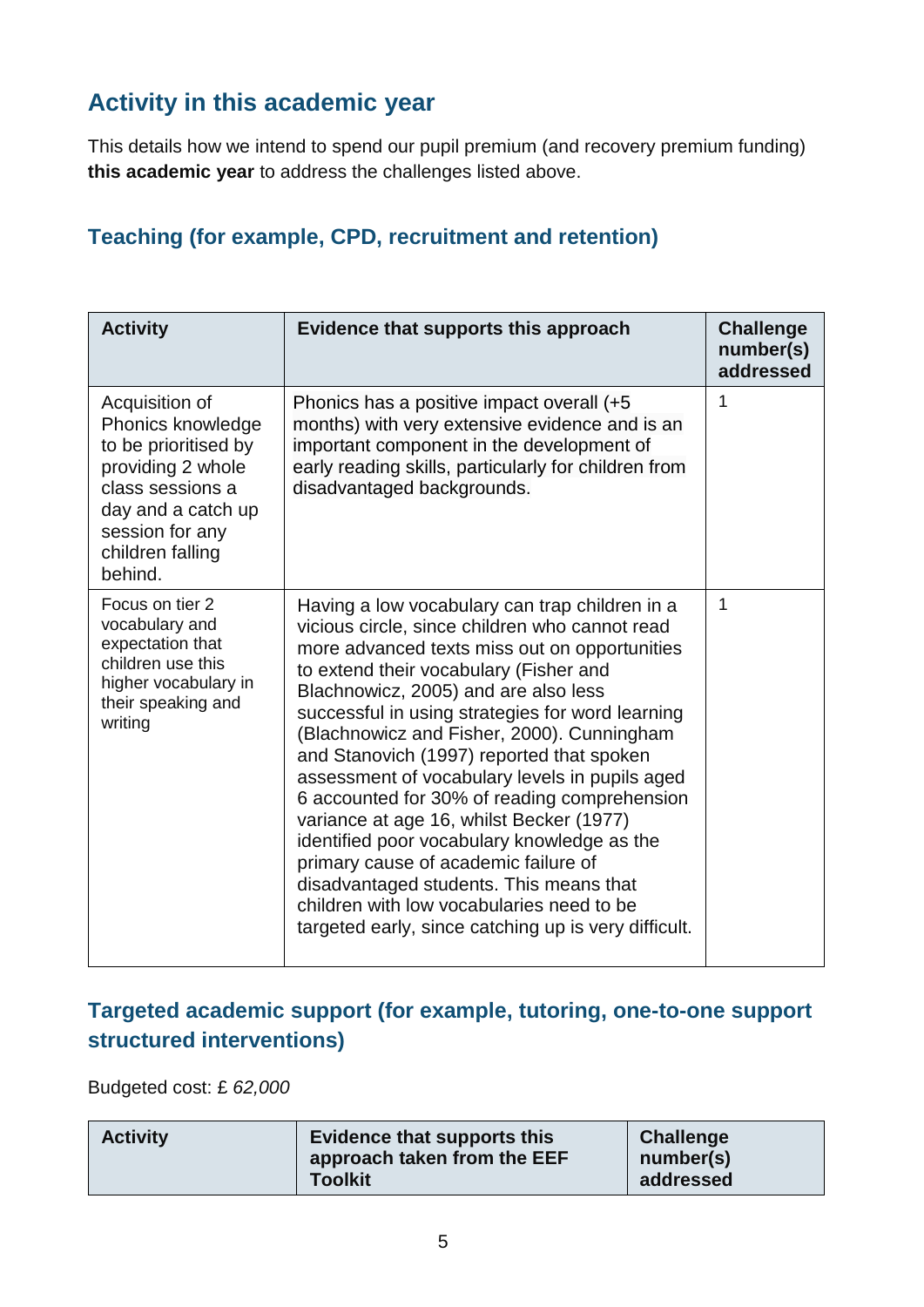| Class based TA's for<br>the large majority of<br>the week to offer pre-<br>teach, post teach,<br>small group support<br>and individualised<br>instruction. | Teaching assistants (also known as<br>TAs, classroom support assistants<br>or teachers' aides) are adults who<br>support teachers in the classroom.<br>Teaching assistants' duties are<br>deployed to provide targeted<br>interventions.<br>The average impact of the<br>deployment of teaching assistants is<br>about an additional four months'<br>progress over the course of a year.                                                                                                 | 1 & 82         |
|------------------------------------------------------------------------------------------------------------------------------------------------------------|------------------------------------------------------------------------------------------------------------------------------------------------------------------------------------------------------------------------------------------------------------------------------------------------------------------------------------------------------------------------------------------------------------------------------------------------------------------------------------------|----------------|
| 1:1 reading for<br>disadvantaged<br>children.                                                                                                              | This is an oral language approach.<br>Oral language interventions are<br>based on the idea that<br>comprehension and reading skills<br>benefit from explicit discussion of<br>either content or processes of<br>learning, or both, oral language<br>interventions aim to support<br>learners' use of vocabulary,<br>articulation of ideas and spoken<br>expression. On average, oral<br>language approaches have a high<br>impact on pupil outcomes of 6<br>months' additional progress. | 1              |
| Small group and 1:1<br>speech and language<br>interventions.                                                                                               | On average, oral language<br>approaches have a high impact on<br>pupil outcomes of 6 months'<br>additional progress.                                                                                                                                                                                                                                                                                                                                                                     | 3              |
| 1:1 Maths coaching<br>programme led by<br>intervention TAs                                                                                                 | On average, one to one tuition is<br>very effective at improving pupil<br>outcomes. One to one tuition might                                                                                                                                                                                                                                                                                                                                                                             | $\overline{2}$ |
| 1:1 Phonics<br>programme led by<br>intervention TAs                                                                                                        | be an effective strategy for providing<br>targeted support for pupils that are<br>identified as having low prior<br>attainment or are struggling in                                                                                                                                                                                                                                                                                                                                      | 1              |
| 1:1 individualised<br>spelling support using<br>Nessy led by<br>intervention TAs                                                                           | particular areas.<br>Evidence indicates that one to one<br>tuition can be effective, providing<br>approximately five additional<br>months' progress on average.                                                                                                                                                                                                                                                                                                                          | 1              |
| Small group Early<br><b>Literacy Programme</b><br>at the start of the day<br>led by intervention<br>TAs.                                                   | Small group tuition is defined as one<br>teacher, trained teaching assistant or<br>tutor working with two to five pupils<br>together in a group.<br>Small group tuition has an average<br>impact of four months' additional<br>progress over the course of a year.                                                                                                                                                                                                                       | 1              |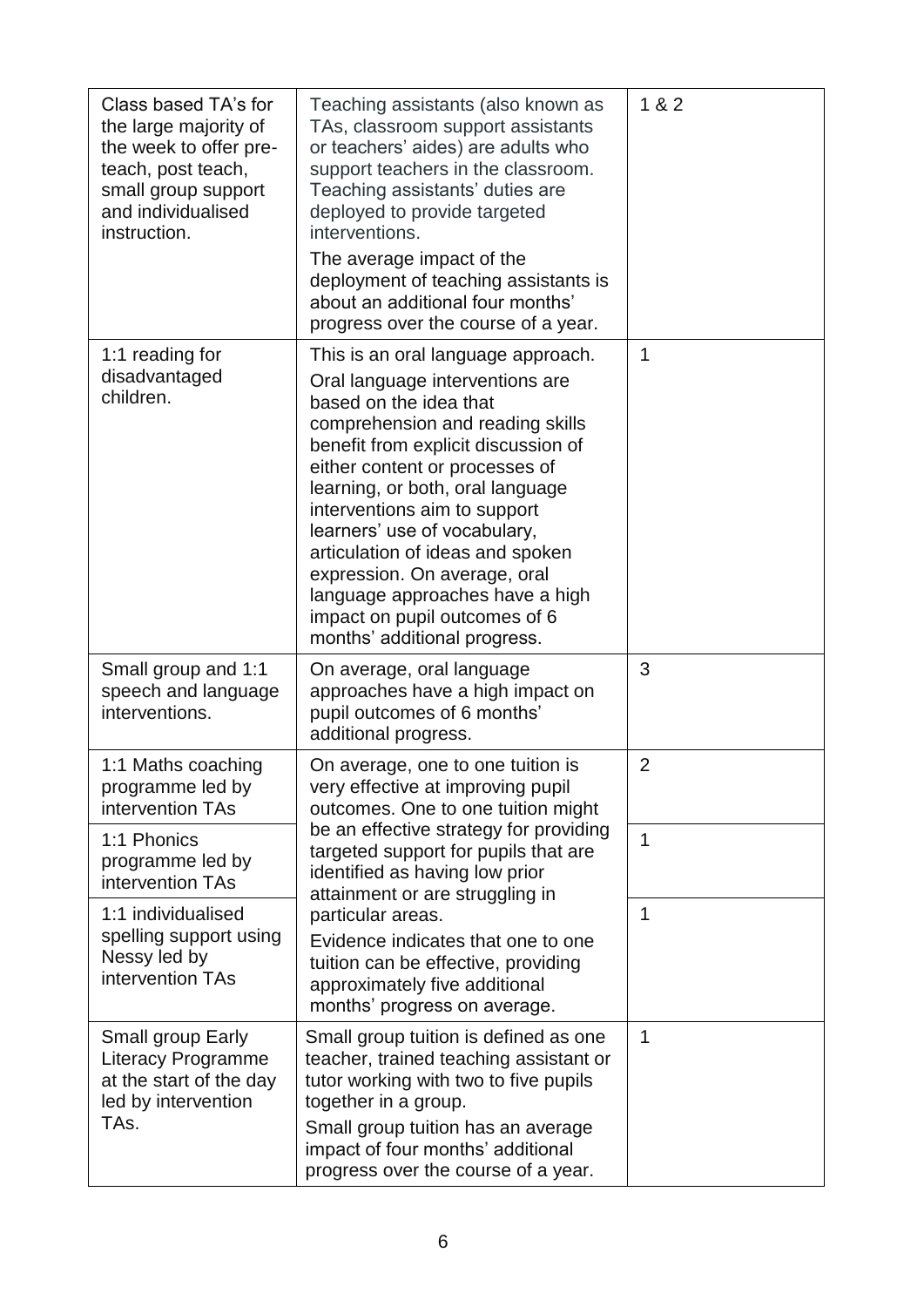## **Wider strategies (for example, related to attendance, behaviour, wellbeing)**

Budgeted cost: £ *28,000*

| <b>Activity</b>                                                                                                                                                        | <b>Evidence that supports this</b><br>approach                                                                                                                                                                                                                                                                                                                       | <b>Challenge</b><br>number(s)<br>addressed |
|------------------------------------------------------------------------------------------------------------------------------------------------------------------------|----------------------------------------------------------------------------------------------------------------------------------------------------------------------------------------------------------------------------------------------------------------------------------------------------------------------------------------------------------------------|--------------------------------------------|
| Appoint a trained<br><b>Senior Mental Health</b><br>Lead to take the lead<br>on developing a<br>strategic whole school<br>approach to Mental<br>Health and Well-being. | Social and emotional learning<br>approaches have a positive impact, on<br>average, of 4 months' additional<br>progress in academic outcomes over<br>the course of an academic year.                                                                                                                                                                                  | 4                                          |
| Member of SLT to<br>attend training to qualify<br>as a Trauma Informed<br><b>School Practitioner</b>                                                                   |                                                                                                                                                                                                                                                                                                                                                                      | 4                                          |
| Develop a system to<br>collect and analyse data<br>to gain Pupil Voice on<br>well-being.                                                                               | PHE: Formally defining need informs<br>decisions for schools.                                                                                                                                                                                                                                                                                                        | $\overline{4}$                             |
| Develop the role of<br>mental health<br>champions to create a<br><b>Mental Health Action</b><br>Group (MHAG)                                                           | Social and emotional learning<br>approaches have a positive impact, on<br>average, of 4 months' additional<br>progress in academic outcomes over<br>the course of an academic year.                                                                                                                                                                                  | $\overline{4}$                             |
| A member of SLT to be<br>non-class based in<br>order to offer timely<br>pastoral support to<br>parents.                                                                |                                                                                                                                                                                                                                                                                                                                                                      | 4 & 5                                      |
| Access to lunch club<br>run by TAs                                                                                                                                     |                                                                                                                                                                                                                                                                                                                                                                      | 4                                          |
| Parental engagement<br>through workshops to<br>include emotion<br>coaching and anxiety<br>awareness.                                                                   | The average impact of the Parental<br>engagement approaches is about an<br>additional four months' progress over<br>the course of a year. There are also<br>higher impacts for pupils with low prior<br>attainment.                                                                                                                                                  | 4                                          |
| Close liaison with the<br>Attendance Intervention<br>Co-ordinator to improve<br>attendance.                                                                            | Certain school characteristics have a<br>strong relationship with disadvantaged<br>pupils' performance. For example, lower<br>performance was associated with<br>higher absence levels and lower<br>proportions of disadvantaged pupils.<br>Schools' typical pathways to<br>improvement take around three to five<br>years. Beginning with a focus on<br>attendance. | 5                                          |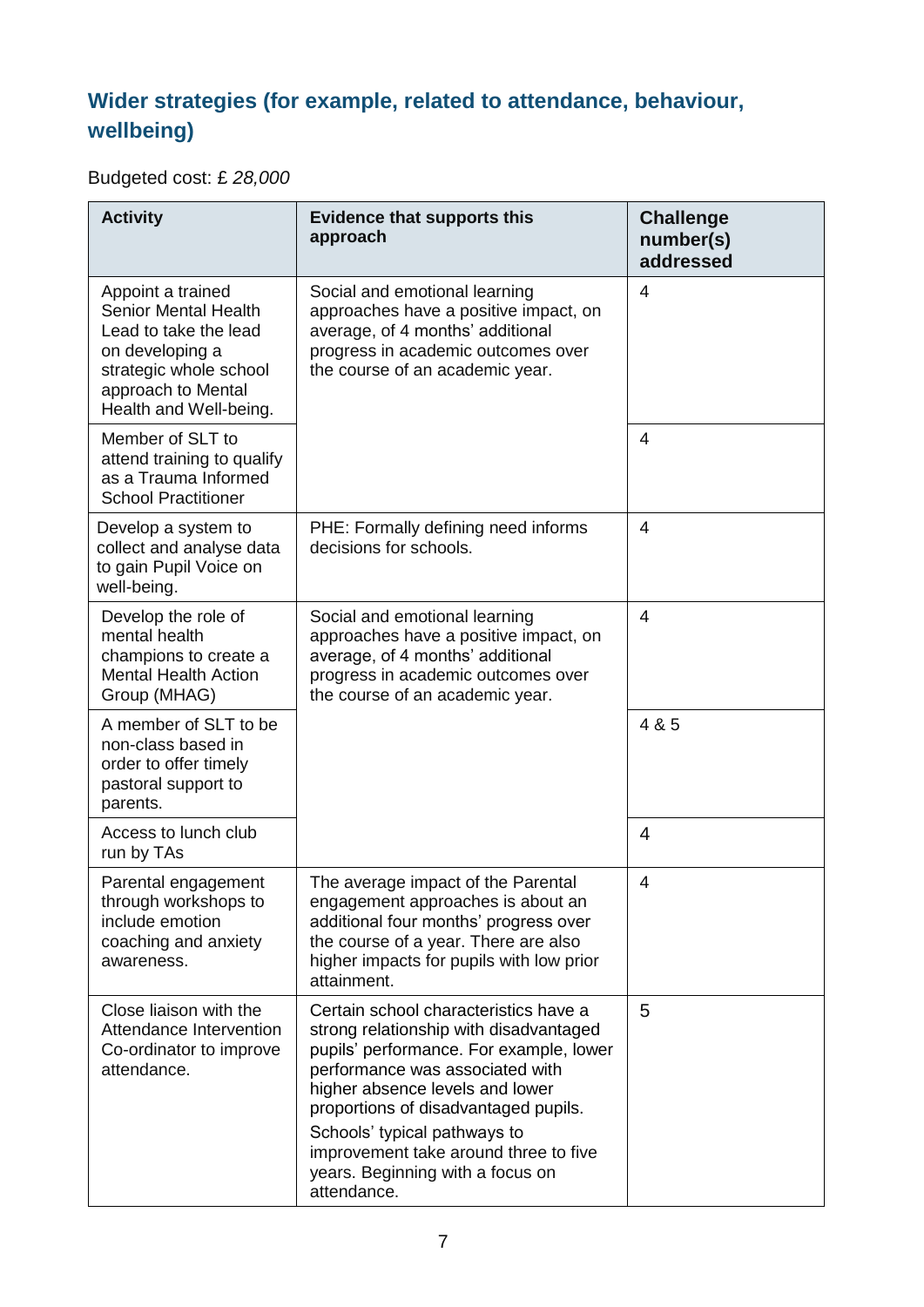| (Supporting the attainment of |  |
|-------------------------------|--|
| disadvantaged pupils (NFER))  |  |

# **Total budgeted cost: £** *90,000*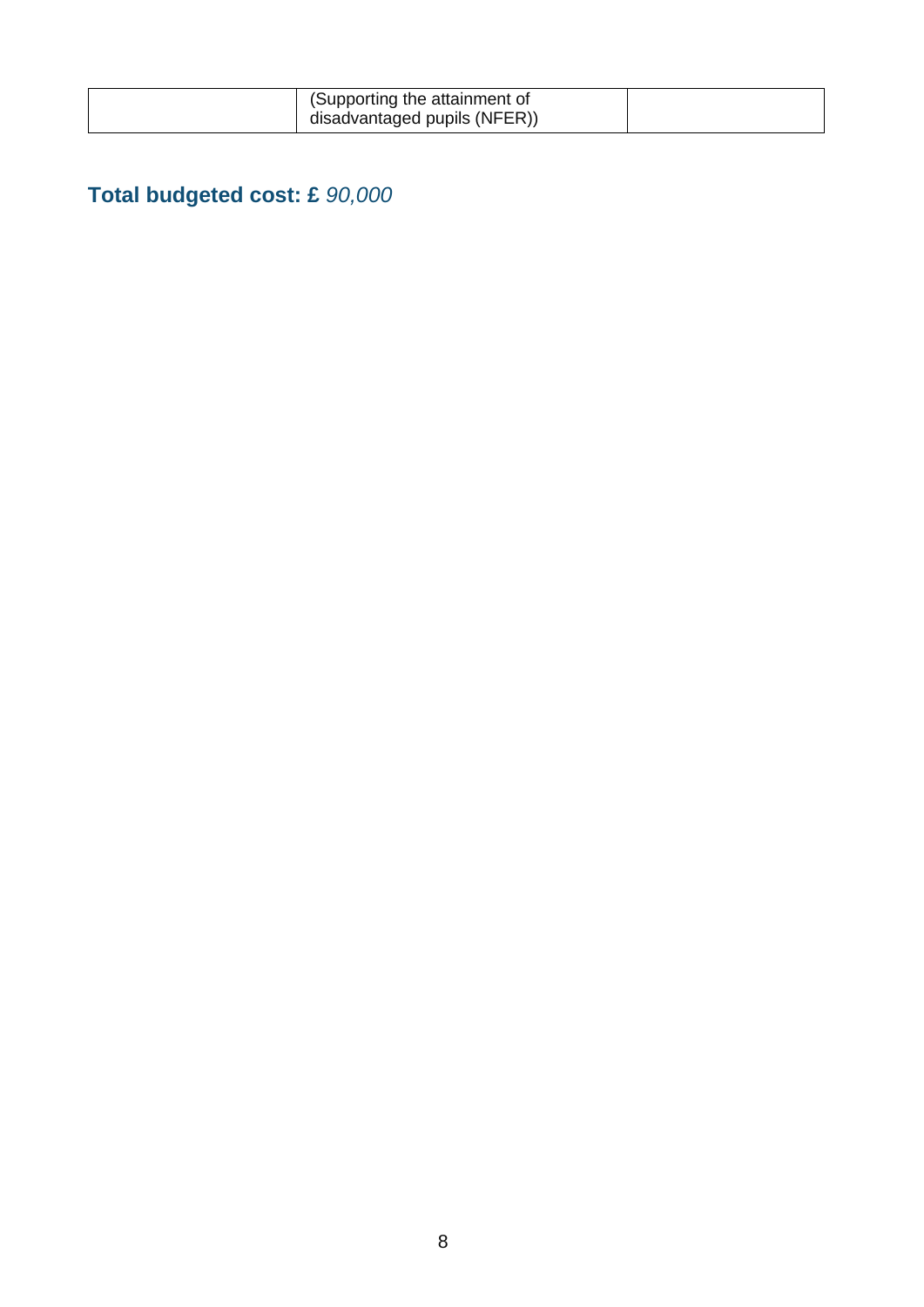# **Part B: Review of outcomes in the previous academic year**

### **Pupil premium strategy outcomes**

This details the impact that our pupil premium activity had on pupils in the 2020 to 2021

| <b>Area of Spend</b>                                     | <b>Review</b>                                                                                                                                                                                                                                                                                                                                                                                                                                                                        |  |
|----------------------------------------------------------|--------------------------------------------------------------------------------------------------------------------------------------------------------------------------------------------------------------------------------------------------------------------------------------------------------------------------------------------------------------------------------------------------------------------------------------------------------------------------------------|--|
| <b>Full Time Class Based</b><br>TAs                      | All classes had a TA for the large majority of the<br>$\bullet$<br>time.<br>TA's were able to offer timely interventions to close<br>the gap.<br>Progress for disadvantaged learners was in line with<br>$\bullet$<br>progress for all in Reading, Writing and Maths in<br>most Year Groups.<br>PP children were heard read daily.<br>$\bullet$<br>Individualised instruction was able to be offered.<br>$\bullet$<br>Small group in class interventions were able to take<br>place. |  |
| Intervention TA's                                        | Identified learners made progress on their individual<br>$\bullet$<br>targets through accessing the 1:1 coaching<br>programmes.                                                                                                                                                                                                                                                                                                                                                      |  |
| Speech and Lan-<br>guage Therapy<br>Teaching Assistant.  | High Quality Speech and Language interventions<br>$\bullet$<br>took place<br>Effective liaison with Class Teachers allowed this<br>$\bullet$<br>support to continue in Class<br>Effective liaison with the Speech and Language<br>$\bullet$<br>Therapist (SALT) meant that children were set new<br>targets/activities in a timely manner.<br>Effective liaison with the SENDCO led to early<br>identification of need                                                               |  |
| <b>Early Literacy Support</b><br>Programme               | Class Teachers data evidenced that for the children who<br>attended regularly, they made at least expected pro-<br>gress.                                                                                                                                                                                                                                                                                                                                                            |  |
| Nuffield Early Literacy<br>Programme                     | Not completed due to a second national lockdown<br>meaning that the timescale for the intervention could not<br>be met.                                                                                                                                                                                                                                                                                                                                                              |  |
| Specialist outside<br>agency support<br>AHT release time | SALT reviews continued and new targets were able<br>to be set.<br>Outside agency support allowed teachers to target<br>$\bullet$<br>support for individuals as part of an effective APDR<br>cycle.<br>Where appropriate referrals for further support and<br>assessment were made.<br>Referral made in a timely manner.<br>$\bullet$                                                                                                                                                 |  |